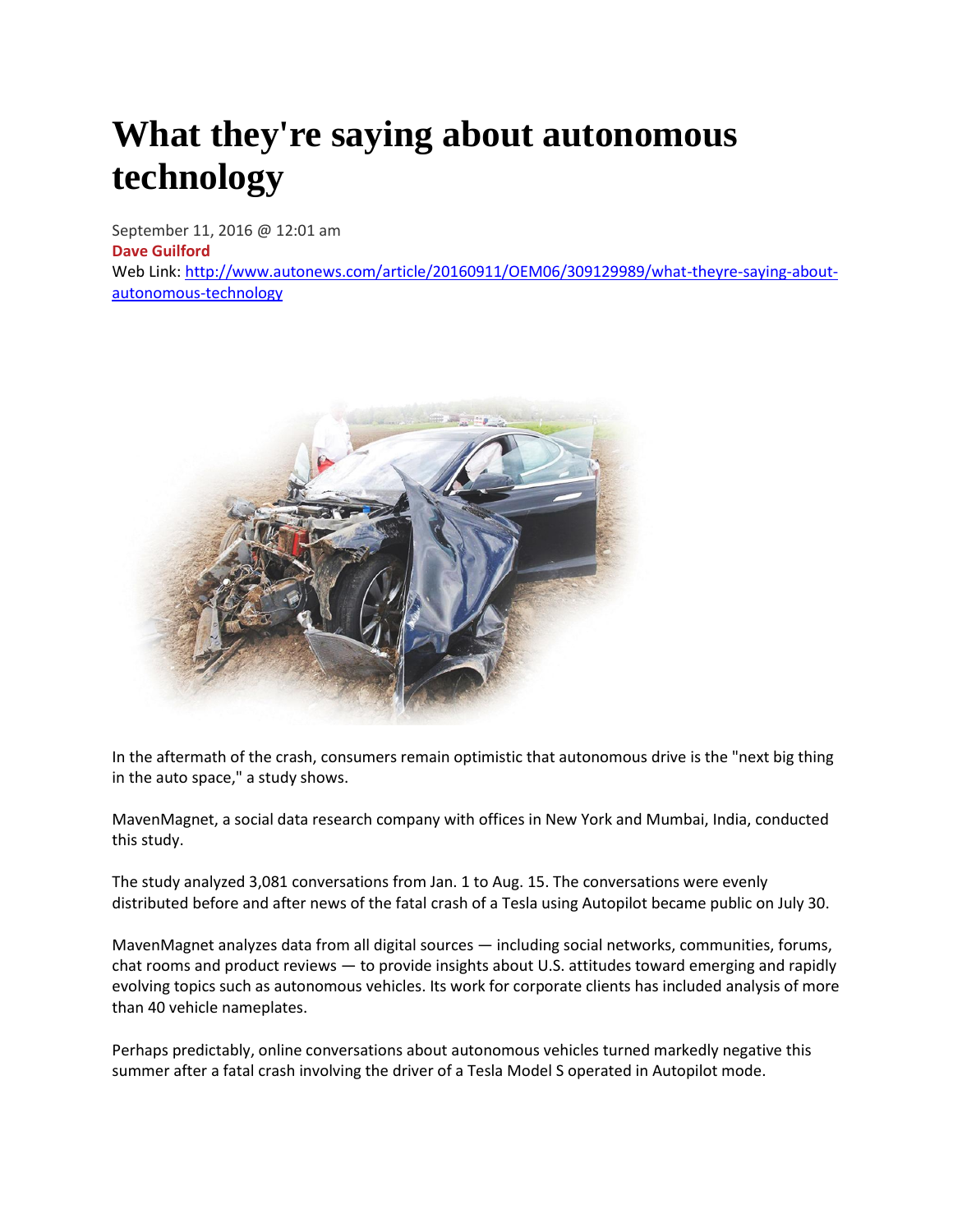What's less predictable -- and more encouraging to developers of self-driving vehicles -- is that consumers remain optimistic that autonomous drive is the "next big thing in the auto space," according to a new study done for *Automotive News*.

MavenMagnet, a social data research company that combs through online discussions, noted the changing attitudes by comparing comments before and after the Tesla accident became news on July 30.

The study sifted through thousands of conversations. It analyzed U.S. consumers, trying to sort out their attitudes toward a disruptive technology with positive and negative possibilities.

"It was not a surprise that safety was a big concern and became a bigger concern," said Aditya Ghuwalewala, MavenMagnet founder. "What was more surprising was that even after the accident, there was optimism that this was the next big thing."

Ghuwalewala added that people posting opinions online split over the responsibilities of human drivers and autonomous technology.

"It's a very engaging topic, from the look of the conversations," he said.

Another division was between consumers who want to keep driving themselves -- except in traffic jams -- and those who apparently can't wait until they can nap, text or watch a movie while being transported autonomously.

Cleve Langton, MavenMagnet president, said that reflects "the tedium of driving vs. the pleasure of driving: "Oh my God, I face this commute every morning, and if I could just zone out, that would be great.' And then there's the visceral satisfaction of driving."

Results from the study follow, including selected quotes from online discussions.

# **> Net vibe**

The net vibe for autonomous cars dropped 25 points from -4% to -29% after the news broke of the fatal Tesla Model S crash. (Net vibe is defined by percentage of positive consumers minus percentage of negative consumers)

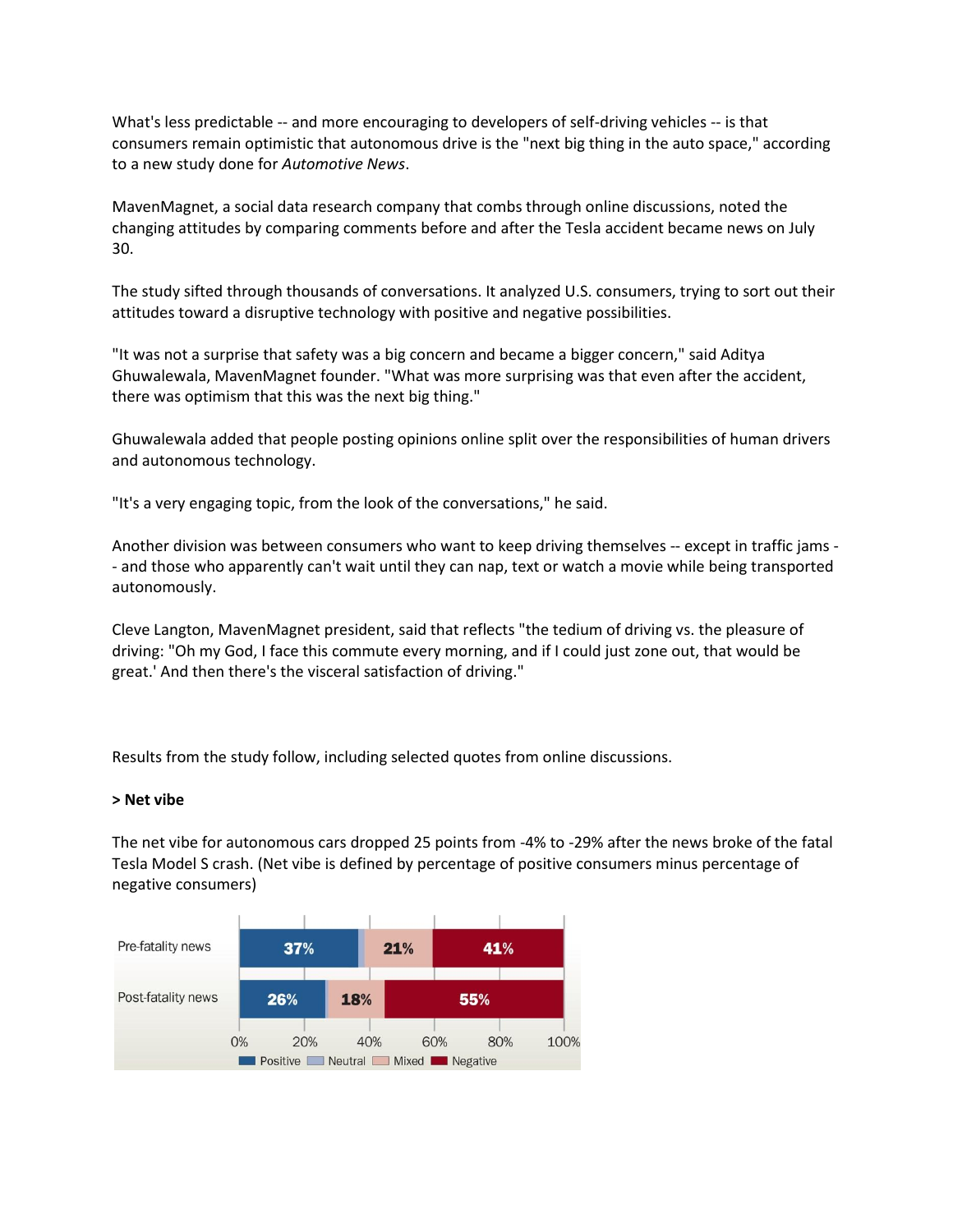# **DISCUSSION POINTS**

A sampling of online comments about autonomous vehicles:

*"I can't imagine people being attentive enough to sit in a vehicle just waiting to intervene if the autonomous safety features fail to act, or, act improperly. Face it, its hard enough for some drivers to pay attention while driving cars without any autonomous features as it is."*

*"So the driver of the vehicle gets to make the decision for everyone around them to operate an autodrive feature that's still being BETA TESTED on public roads. That's fine for the driver who gave consent, but it is absolutely not okay for everyone else on the road."*

*"Will this mean I can go to sleep and the car will get me where I need to go with out me having to pull over and go to sleep?"*

# **> Safety first**

Safety is the primary factor driving consideration - positive or negative - for autonomous cars. (Note: Percentage of online conversations that concerned a topic.)



*"If it takes a self driving car to stop the stupidity we see on the roads daily, I am all for it."*

*"I am never going to buy a car that drives it's self, it would take away the enjoyment that driving can bring and I have never crashed into a bus either."*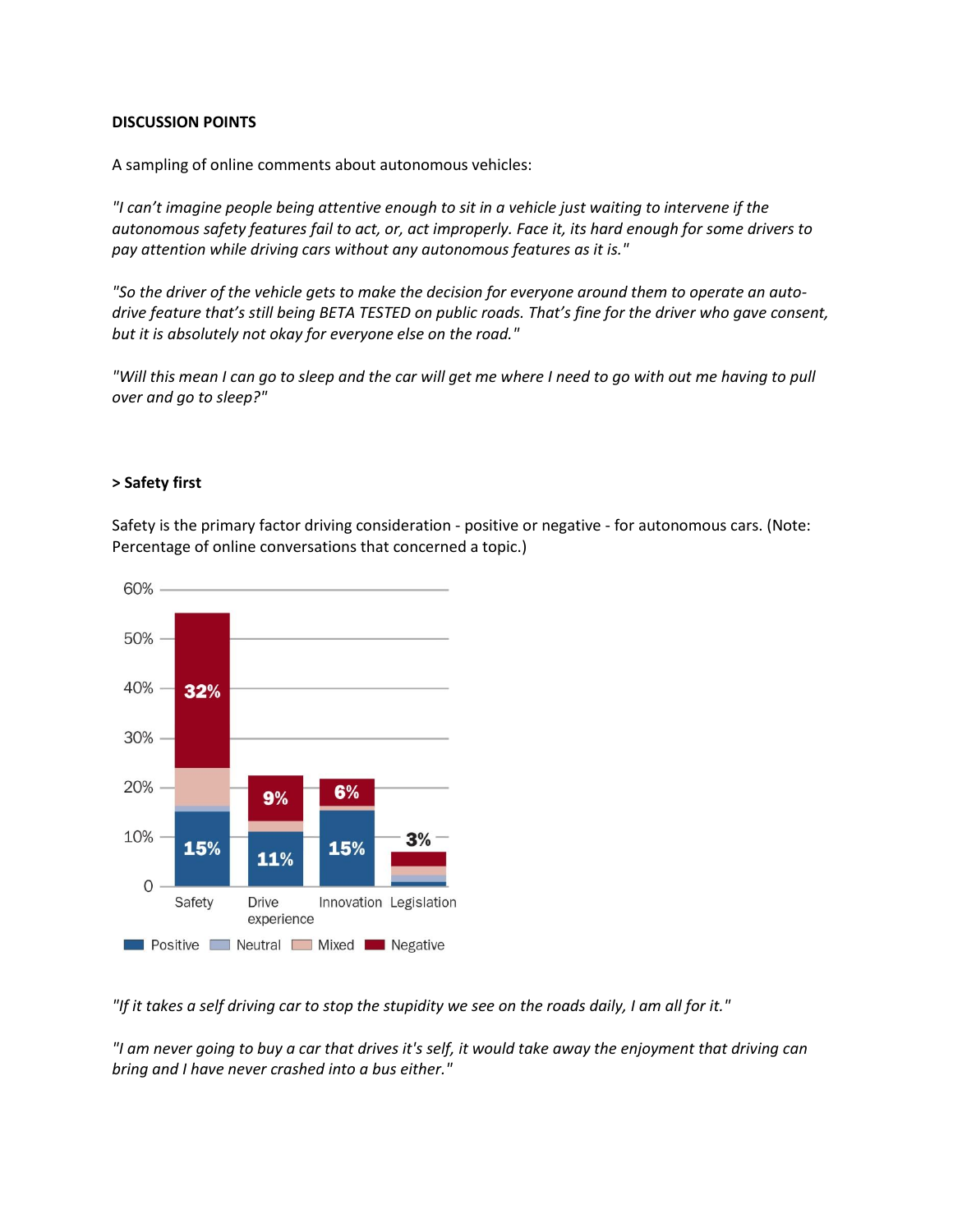*"And I promise not to buy a fully autonomous car — EVER! Be a driver, buy a car with a manual transmission!"*

# **> Key consideration factors**

Positive, negative online sentiment about issues regarding self-driving vehicles. (Note: Percentage of online conversations that concerned a topic.)



*"Driving our minivan is not an enjoyable experience. I'd much rather be sitting in the back watching Looney Toons with the kids. I'd pay \$5k for that feature."*

*"I am keen to try one of these autonomous cars myself. Just for the sake of sampling new tech."*

# **> Positive driving vibes**

Positivity around drive experience is led by the flexibility of using mobile phones, watching movies and other pursuits and avoiding urban driving when they don't want to drive (like for daily commute in traffic). Negativity is driven by the love for driving. (Note: Percentage of online conversations that concerned a topic.)



*"I am keen to try one of these autonomous cars myself. Just for the sake of sampling new tech."*

*"Driving on surface streets is an endless series of edge cases, interactions with unpredictable pedestrians and bicyclists, and poorly mapped destinations that will defeat any current self driving system."*